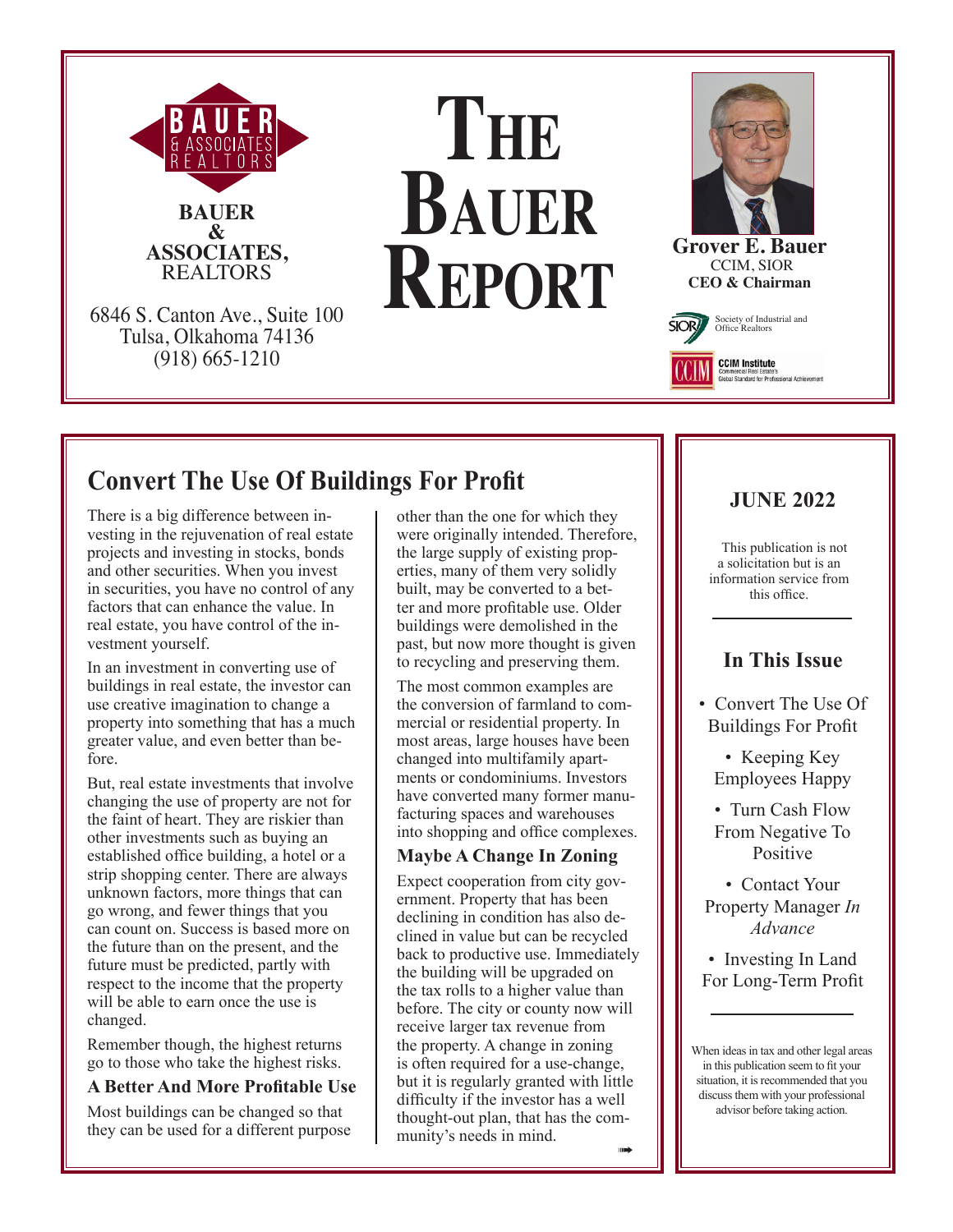#### (continued)

If the conversion is changing apartments to condominiums there may be no zoning change required. Anytime you can avoid asking the city or county for changes in zoning, time can be saved. Another example of continuing with the same zoning is the upgrading of a shopping strip center or mall through physical remodeling and securing different tenants.

#### **Look For Unusual Use-Changes**

Manufacturing or warehouse space has been particularly popular for conversion to residential use in many cities. They have big, open spaces that can be partitioned easily into smaller units; the high ceilings provide an atmosphere that appeals to many people; and the locations are often perfect.

This type of building can often be less expensive and easier to rehabilitate and convert than to fix-up a very run-down apartment building. They are usually just empty shells so it is easy to design the interior according to what your research shows the market wants. Little, if anything, has to be removed.

Apartment occupants or condominium owners respond favorably to the idea of living in former warehouses,

shoe-manufacturing buildings, and even in abandoned schools.

An example of a truly unusual conversion was in a western city. Garage facilities that formerly housed and serviced the city's fleet of trolley cars were converted to a highly successful shopping and entertainment center, which was named Trolley Square. The owners later added new buildings nearby, adding to the economy of the entire area.

In Chicago, the Century movie theater was one of the most ornate structures of the era of elaborate movie houses. The surrounding neighborhood began to decline. The transformation of the neighborhood began when investors bought and refurbished aging apartments nearby attracting a more affluent residential population. The theater was then purchased and transformed into a seven-level shopping center with 100 retail shops. The complex terra-cotta exterior of the theater was preserved, but the interior was completely gutted and rebuilt.

By cautiously evaluating, then changing the use and remodeling the underutilized property, you can share in the sizable profits of property-use-change investments.  $\Box$ 

## **Keeping Key Employees Happy**

Key executives were the ones who always had the "office with a view". Now, however, on modern buildings built in the past few years the atrium is one of the most popular (and expensive) amenities. It is popular because virtually every office can have a window view, either toward the conventional view, the outdoors, or toward the spaciousness and openness provided by the atrium. It is an example of "keeping key employees happy".

Trends in the newer buildings being built and refurbished today are to make the tenants happy and content. Part of this is doing everything to make the tenant's employees content and happy also. Skilled employees are not tied to employers as they were in the past.

Amenities might account typically for only about one percent of the space and less than one percent of the building costs. But amenities can make a big difference when the management company is showing it to prospective tenants. With good amenities, the building attracts tenants and has less vacancy problems. Few tenants seem to be concerned with the addition of a few cents per square foot for the amenities that appeal to them.

The atrium will add extra costs for window cleaning, heat loss, and higher premiums for liability insurance.

Where that amenity has been offered, managers have found that the tenants are willing to pay the few extra cents per square foot.

### **Additional Changes**

Outside or inside fitness centers are increasingly popular additions at modern office buildings. If it is a build-to-suit office building, a track around the inside perimeter can be used for both running and walking. If possible, have dressing rooms and showers, Health and fitness are important to workers today. If there are outdoor areas: a picnic table, Bocce Ball Court or some kind of game area is always a great addition to an outdoor area, especially in an industrial park that has fewer restaurants and shopping that can be done at lunch break.

Most office buildings have a small kitchen available with an eating area, microwave and refrigerator. Make this area as attractive as possible with good lighting, colors on the painted walls and carpeting on the floor. Make it a place that the employees are comfortable and relaxed. Employees of the tenant do not need much extra to feel that management is trying; after all it is a working environment. Close in parking is at the top of everyone's list. Any additions to the working environment help keep employees happy.  $\square$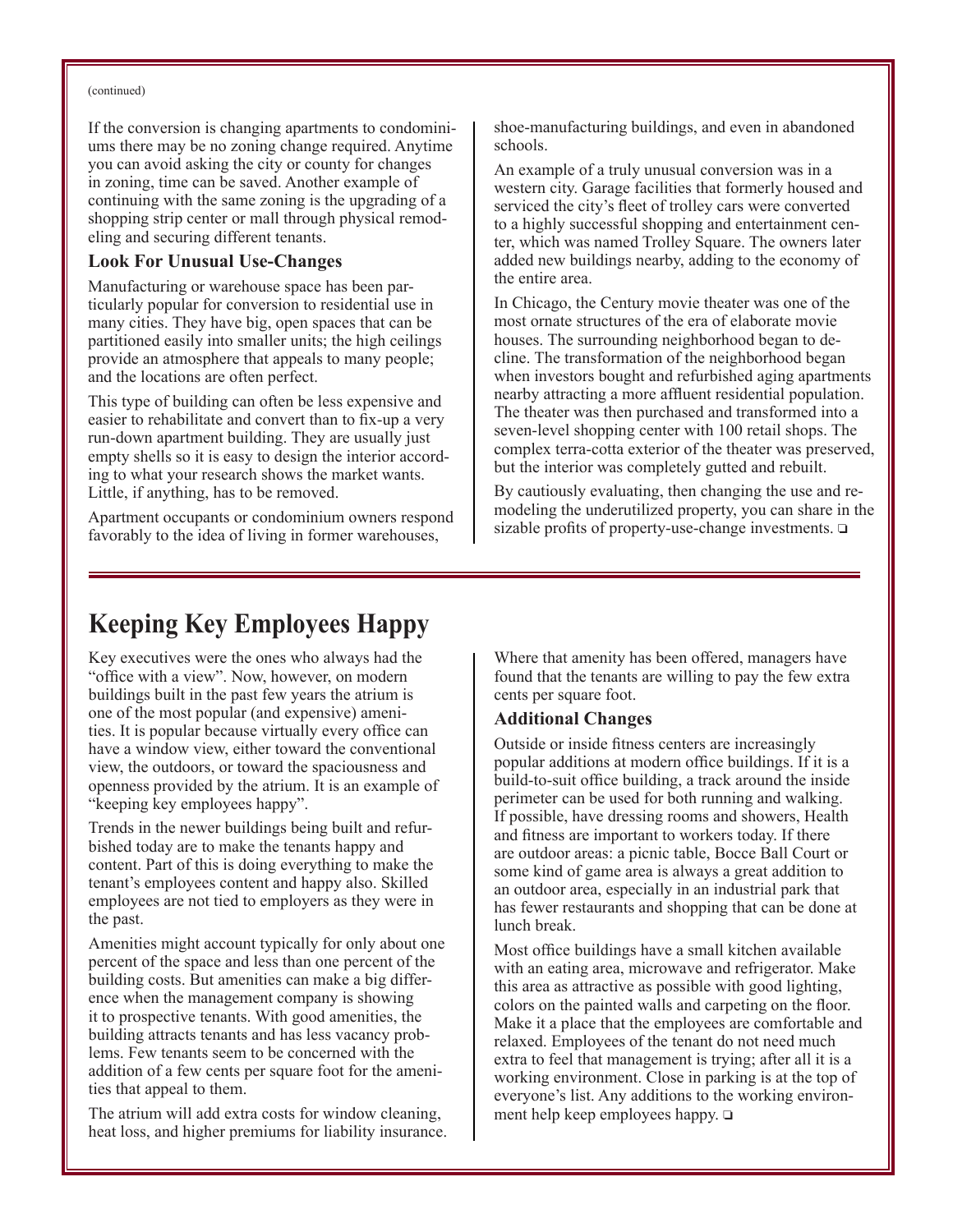## **Turn Cash Flow From Negative To Positive**

In investment properties, when cash expenses are more than cash receipts, there is negative cash flow. Most investors avoid properties where this is the situation, unless there are strong underlying economic factors that indicate the cash flow can become positive.

• One six-tenant office building was leased out several years ago. After a few years operating expenses rose sharply and exceeded the gross rental income. However, the leases on all the units will soon expire and there are no renewal provisions. That means that there will be new leases negotiated. Leases that provide for higher rentals will replace the old below-market leases. The building's negative cash flow will soon become positive.

The underlying economic factors in this example clearly indicate that this office building can easily become a good investment. Just because it has a negative cash flow now is not a good reason to avoid considering the purchase of the property.

## **Light Manufacturing**

• Another building is leased as a light manufacturing facility. However, the "best use" of the property is determined to be as a series of small research and development offices or as a conversion to condominium apartments. The negative cash flow from the present use as a manufacturing facility can be turned into positive cash flow when the property is put to its "best use".

The sole consideration of negative cash flow would have led an investor to avoid this property. In light of further consideration of the underlying economic factors, the underutilized property might well be an attractive investment opportunity.

#### **Vacant Land**

• A vacant lot in the center of town generates only a small amount of income when it is used to sell Christmas trees. But the lot costs money to hold (property taxes and clean-up expenses). There is a significant negative cash flow. But it may be one of the best real estate investments. The unrealized appreciation of market value may far exceed the tax and maintenance expenses so that the investor will profit when he sells the lot, even though he has experienced "negative cash flow" all the time it was held.

Always look at the reasons why there is negative cash flow from income property before you invest. The turn-around possibilities may be readily apparent. Don't miss out on an otherwise good investment simply because it currently isn't making money.  $\Box$ 

## **Contact Your Property Manager** *In Advance*

If you are about to acquire an income property, consider contacting the management company in advance. The ability to estimate income and expenses and a keen knowledge of the market makes the manager a valuable asset during the preacquisition process. The property manager has the background necessary to provide significant assistance in determining both the location, desirability and economic feasibility of a property.

The usual way that a property management company comes upon the scene is when the owner of a building makes a contact. Often the owner has just acquired the property through a purchase or exchange, then looks for a manager.

### **Inspection And Evaluation**

When evaluating a property, the property manager should perform a comprehensive inspection of the physical property, thoroughly review current leases and past maintenance records, and, when

appropriate, talk with the on-site staff, and current tenants and neighbors.

Preliminary market analyses and pro formas should be completed during the preacquisition stage to determine the property's operating costs and to project possible investment return. These analyses will help establish whether the property will perform according to the owner's investment objectives, or whether the property is too risky for acquisition.

### **The Rent Structure**

When the property is acquired, the management staff will know in advance what can be done with the rent structure. The goal will be to increase the rents to market levels and/or the legal maximum. Tenants with leases can not be given rent increases if their leases prohibit them, but the rent for vacant space or for property with expiring leases may be increased.  $\square$